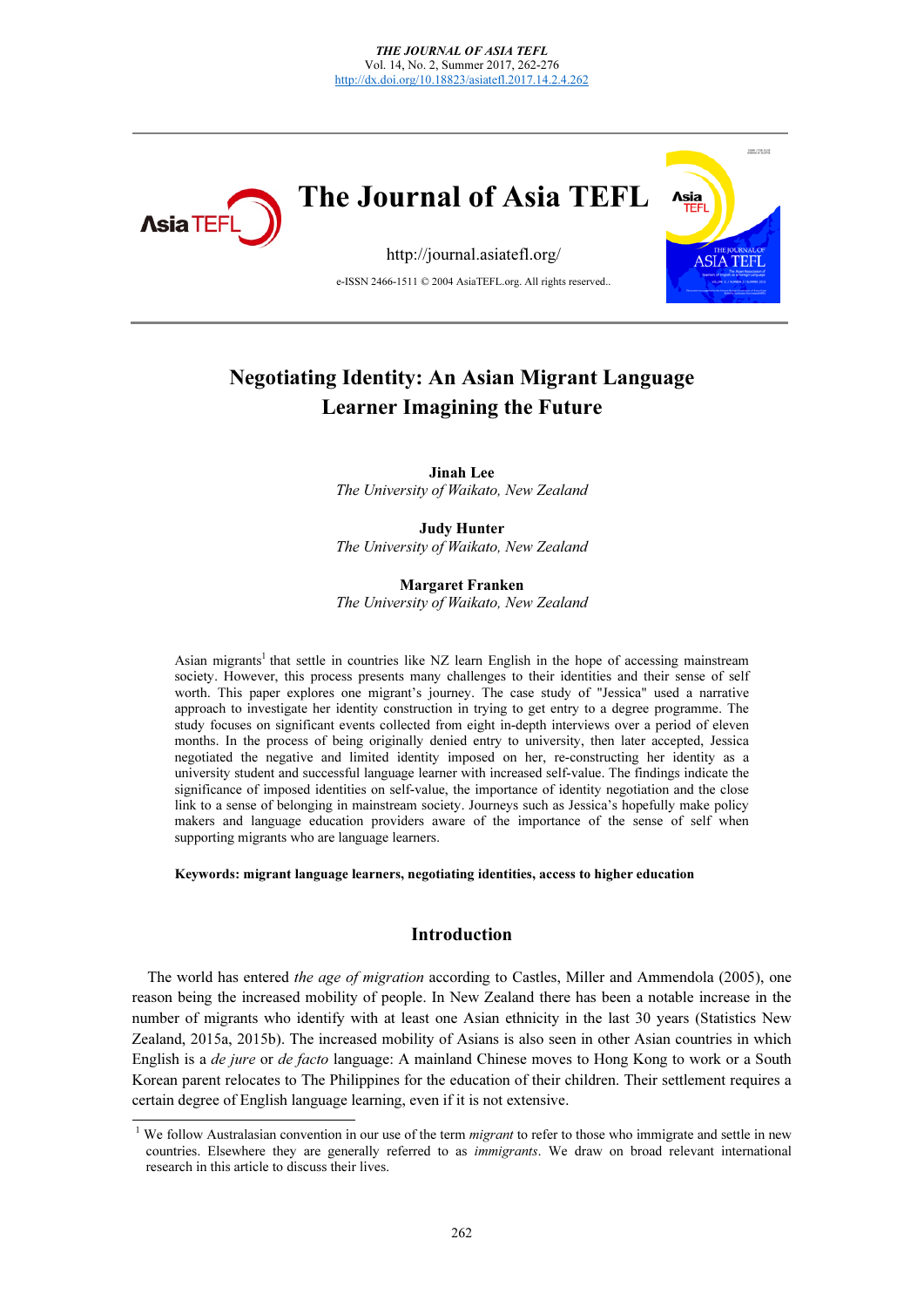This paper examines the process of identity negotiation of "Jessica", an Asian migrant woman, in New Zealand (NZ). Jessica is an English language learner (ELL) hoping to enter her *imagined community* – a university degree programme. She was one of six participants in a Ph.D. study which investigated Asian migrant women's identity negotiation as language learners in NZ. Her narrative is particularly focused on access to legitimate membership, and thus she has been selected as the focal participant in this special issue.

The literature on Asian migrant language learners (Butorac, 2011; Norton, 2000; Varghese & Kanno, 2010) often recognises their journeys as being structurally challenging, inhibiting their access to higher education. Jessica's case illustrates the complexity of the experience of migrant women language learners forming their identities in a new setting. The aim of studying such experiences is to shed light on issues of access and belonging for Asian migrants, to better understand their situation as language learners.

The following discussion begins by examining identity as belonging through negotiation of membership, exploring how ascribed institutional identities challenge migrants' negotiation processes and how emotion and motivation mediate ongoing negotiation. It continues with narrative inquiry as a methodological approach, and then describes the research methods used and introduces Jessica. The findings include significant events which Jessica identified, her assigned English language learner identity, how she contested the language learner identity, and her work to construct a "successful" English language learner identity. Jessica's story affirms the struggle for migrant voices to be heard in the life of their new communities. It also shows the powerful role of reified gatekeeping agents in defining migrant identities. Language assessment schemes, language competence measurements and official course evaluations all serve to assign identities, categorise, include and exclude migrants from mainstream society. These forces evoke strong emotional responses that figure importantly as mediators and motivators in language learning. The article concludes by considering the implications of the study findings.

# Theoretical Framework

# Social Identity and Sense of Belonging

As migrants settle in new countries, they face considerable new challenges to their identities and sense of belonging. Block (2007) describes their identity as "fragmented and contested . . . [and] when individuals move across geographical and psychological borders, immersing themselves in new sociocultural environments, they find that their sense of identity is destabilised and that they enter a period of struggle to reach a balance" (p. 864). Much literature on migrants learning English (Kazmierska, 2003; Kim, 2011; Kinginger, 2003; Norton, 2000) illustrates the accounts of their lives which attest to fragmentation and struggle.

Theorists such as Wenger (1999) and Gee (1990) offer a lens through which to understand migrants' identities as socially constructed, as belonging to a social group. For Wenger, it is belonging in communities of practice framed as a pathway from peripheral to full participation. For Gee, belonging to Discourses entails adopting an *identity kit* marked by particular ways of communicating, acting, affiliating and thinking. Migrants' social practices and ways of being may not be recognised by those in the new country, resulting in the host culture labelling them as outsiders. Similarly, gatekeeping procedures (e.g., standardised assessments) serve as reifications of belonging or not belonging. Migrants are often viewed solely as migrants or language learners. In other words, their identities are constructed and assigned by others in limited and superficial ways.

For a migrant whose first language is not that of their host country, language learning is seen as a pathway to belonging (e.g., Hunter, 2004; Norton, 2000) by both migrants themselves and members of their new community. Many migrants actively seek opportunities to learn the language of a new host community. For instance, Eva, an English language learner in Norton's (2000) study, was a Polish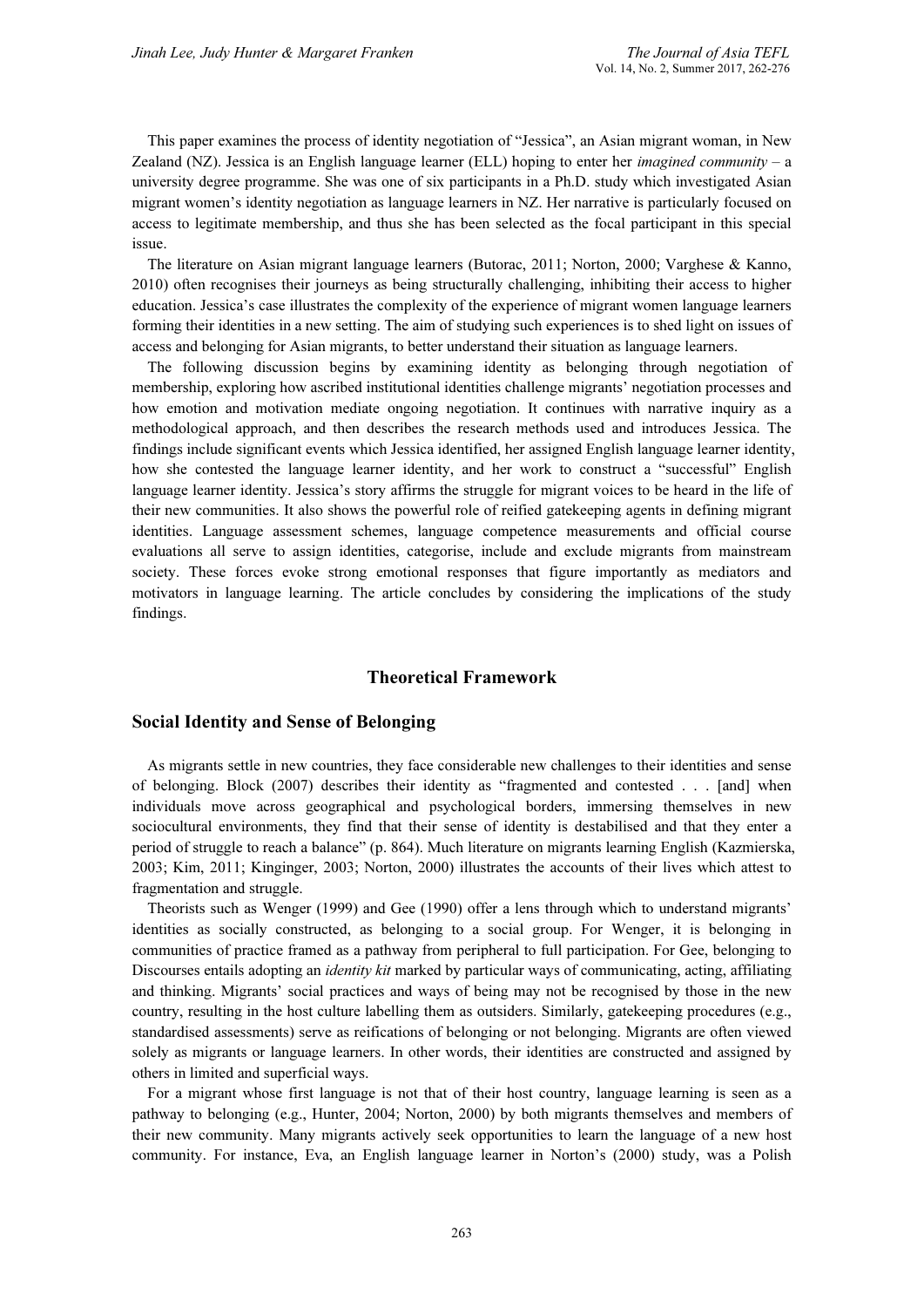migrant in Canada, whose skills in Italian secured her a job at an Italian store. However, to practice speaking English, she left the secure and pleasant job for a devalued "heavy job" at a fast-food restaurant because she hoped to go to university (Norton, 2000, p. 62). Hunter's (2004) study of workers in a large urban hotel revealed competent migrant employees who felt they were held back and told they were being held back because of their English language competence. These judgments were not substantiated by workplace evidence. Such stories illustrate how language learning is perceived, and misperceived, in Hamberger's (2009) view, as a *prerequisite* to belonging to mainstream society.

The process of learning the target language can be an ongoing struggle for migrants (Barnett  $\&$ Antenucci, 2006; Han, 2012; Norton, 2000; Pio, 2005), beginning with the problem of gaining access to language learning. For instance, a migrant woman who has young children may not have resources to learn the language like time to attend a language course.

#### Imagined Identities and Legitimate Voice in Social Interactions

Language learning for migrants is linked to the construction of a new identity. The process of reconstructing identities is linked to imagined communities to which the migrants hope to belong. The notion of imagined communities (Anderson, 1983, 1997) has been adopted by a number of scholars in applied linguistics (Barkuizen & de Klerk, 2006; Kanno & Norton, 2012; Norton & Kamal, 2003; Pavlenko & Norton, 2007) to describe language learners' mental images of their future desired lives in their new language.

To migrants, learning the language may help them access the new identities they hope to acquire in their imagined communities. Kanno and Norton (2003) examined how the imagined communities of language learners are closely related to their identity trajectories, noting that this process expands the range of possible selves. However, the complexity of English language learner (ELL) identity relates to the issue of the existence of limited possibilities to enter their imagined communities. As noted in the previous section, ELL identity is a limited identity―a prerequisite to belong to the mainstream society. ELLs struggle to learn the English language. As described above, Eva needed to learn the language to enter University in order to rid herself of her migrant status (Norton, 2000). Entry to a degree programme depended on her English proficiency and, for this reason, the ELL identity to her was a limited identity to become a legitimate member of the society―her imagined community.

Language learning, to a considerable extent, demands work on identity negotiation like that depicted in Eva's story (Norton, 2000). Individuals invest in language learning while expecting to gain access to an increased number of possible and desirable identities in return either at home or in other communities. Similarly, Dörnyei's (Dörnyei, 2005, 2009, 2010; Dörnyei & Ushioda, 2009) most recent motivational theory includes three components: the work of imagination of language learners (Ideal L2 self), the external and instrumental influences on language learners (Ought-to L2 self), and the learning environment and experience of language learners (L2 learning experience). Ideal and ought-to selves, in Dörnyei's model, serve as motivational guides toward imagined communities, moderated by past and current experiences of language learning.

Negotiation indicates the work of individual agency in play like the story of Katrina. In a study of identity in second language acquisition, Block (2007) explains that second language identity is the result of the complicated connection between identities as an act of agency and identities as the result of environmental constraints. The construction of successful second language identity seems to require a great deal of negotiation when working through acts of personal agency in contexts where social structures exert a strong influence. Ahearn (2001) argues that individuals are neither free agents nor completely socially determined products, and furthermore that the important task is to look at how individuals negotiate the complex relationship between structure and agency in dynamic social settings.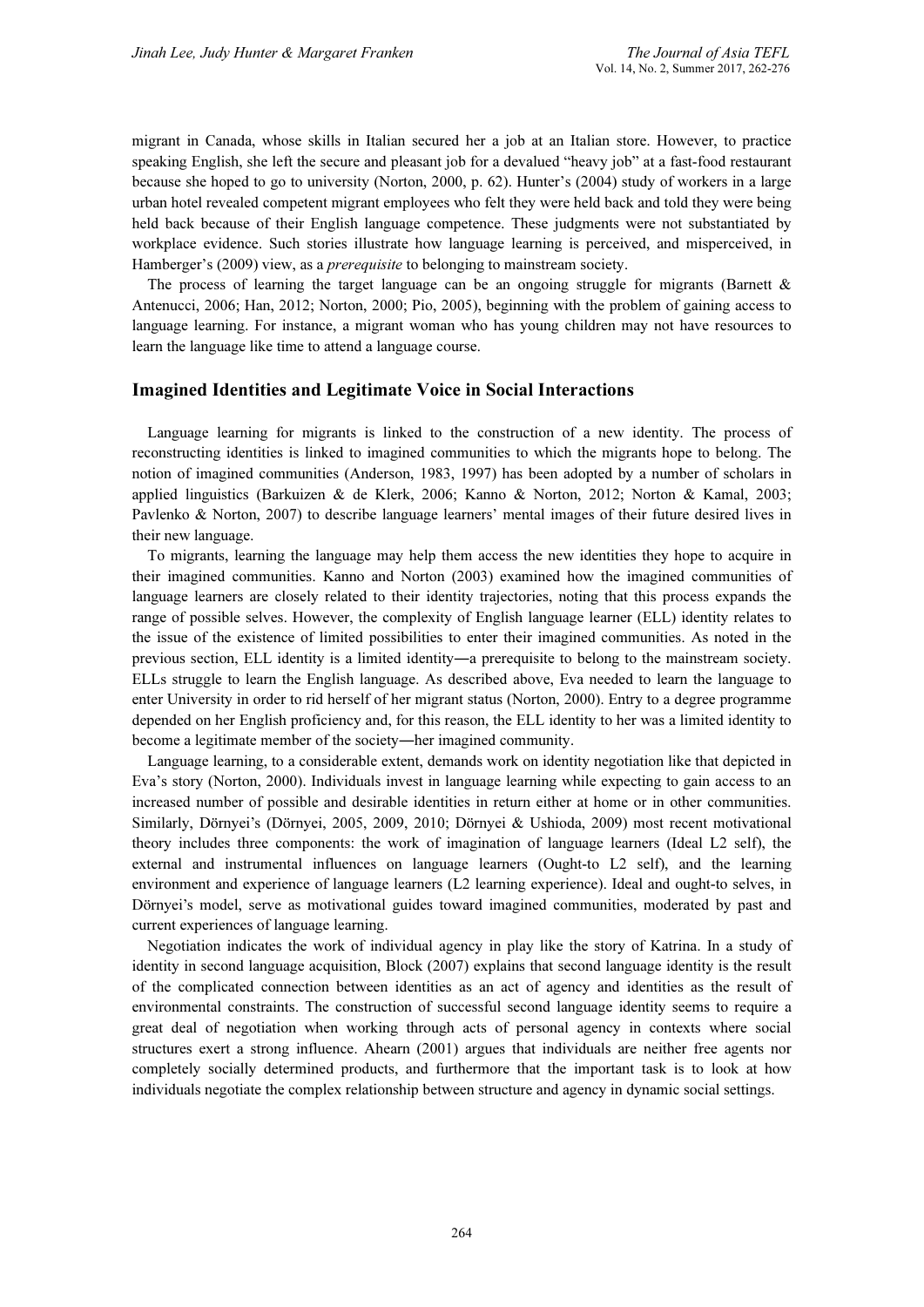# Legitimate Membership and Reified Gatekeeping

Wenger (1999) refers to reification as "the process of giving form to our experience by producing objects that congeal this experience into 'thingness', and in reification we project ourselves onto the world" (p. 58). Reification through official documents, codified policy statements, and standardised testing regimes, for example, allows decision makers and others to distance themselves from interaction, negotiation and justification of ideologies. For instance, admission to a degree program, for migrants who use English as an additional language (EAL) in New Zealand, includes "proof" of English language proficiency via a particular IELTS score. The score then is normalised as an indicator of competent language learner identity and incontrovertibly serves to include or exclude migrant language learners in desired academic communities. The effects of these gatekeeping factors on migrants as ELLs have not been studied as extensively as their everyday negotiations to gain legitimate membership in communities, but they have significant exclusionary power.

# Emotion and Identity Negotiation Processes

Assigned identities can make migrants feel uneasy about who they are, leading them to question their sense of belonging. In fact, the literature on migrant language learners' identity negotiation journeys (Kim, 2011; Kinginger, 2003; Norton, 2000; Pio, 2005) provides rich insights into the emotional dimensions of these journeys even though the authors did not set out to use an emotional lens. For instance, Kim (2011), in an extended interview study of young East Asian women living in London, found a strong sense of disappointment in light of the women's early media based expectations of life in the new environment. As one interviewee put it, "I will always be a foreigner. I feel so alone" (p. 287).

The role of emotion in migrants' lives is associated with more than feelings of isolation though. The recent literature in applied linguistics (Bown & White, 2010; Imai, 2010; Miyahara, 2015; Pavlenko, 2005; Swain, 2013) focuses on emotion as a social phenomenon to understand language learners' complicated identity negotiation and language learning processes. In contrast to earlier notions of emotion solely as individualised static psychological responses to external stimuli, recent theorists maintain that emotions are "socially constructed acts of communication that can mediate one's thinking, behavior, and goals" (Imai, 2010, p. 279). Moreover, these writers stress that emotion is more importantly also a mediator of language learning and motivation. In this sense, it dovetails with Dörnyei and Ushioda's (2009) discussions of motivation in terms of sense of self and approaches to experience in relational contexts.

From the discussion above, it is clear how language learning for migrants is closely related to access as legitimate members to the mainstream society. Entering their imagined community is often perceived to begin with language learning. However, successful entry to the community does not entail the legitimate membership, and language learners' identities can constrain their sense of belonging. The work of such imagination and reification on migrant language learner identity has been identified as both a drive and a constraint. We have also identified the work of emotion in the process of migrant language learner's identity negotiation process. The discussion above has thus established the case for the inclusion of the imagined identity of the language learner, the social structures the learner perceives and experiences, the work of personal agency to deal with challenges, and emotions that the learner faces throughout the process. The next section reviews narrative inquiry as a means of studying the journeys of language learners. In so doing, it outlines the methodology for this study.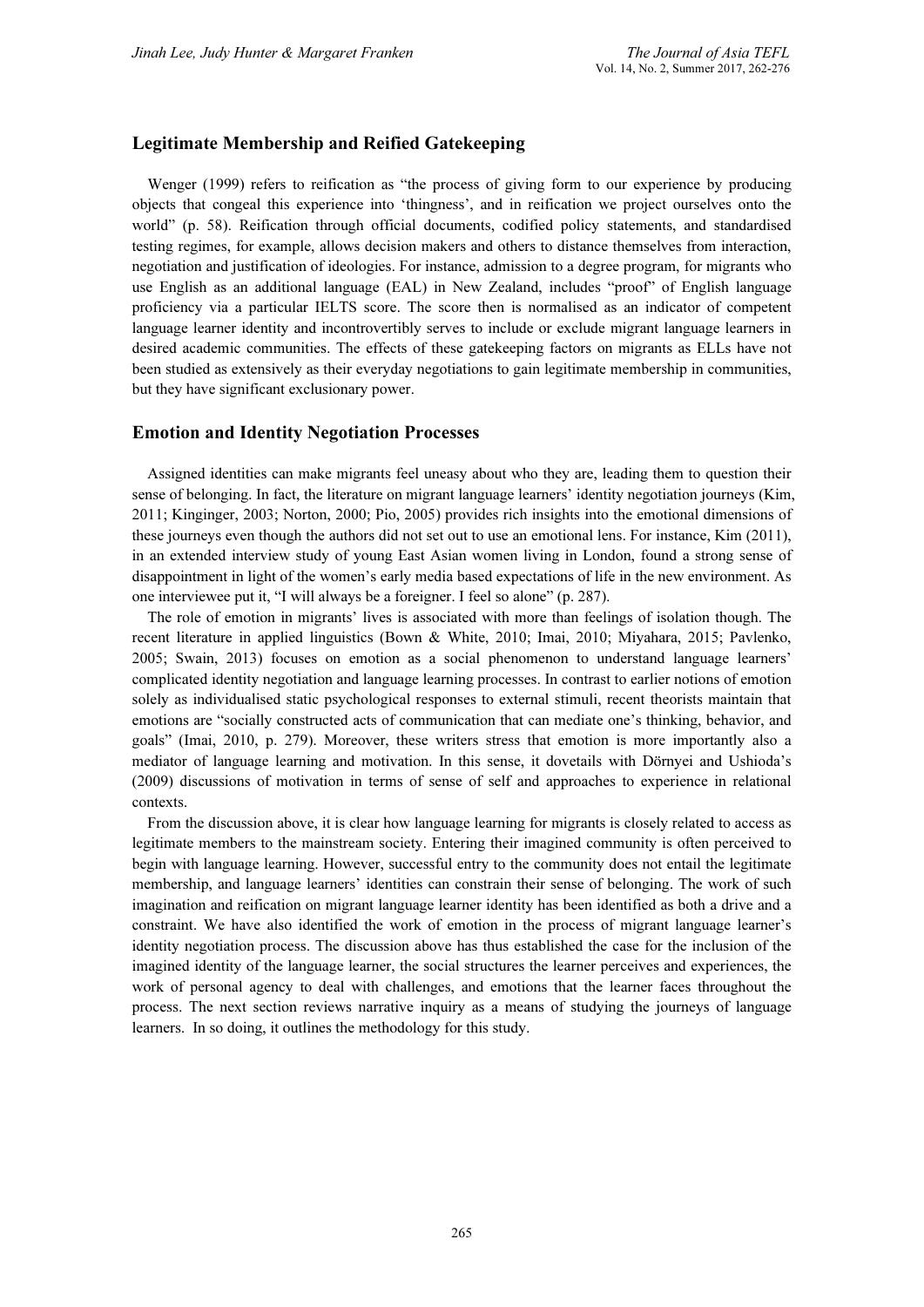# **Methods**

### Narrative Inquiry

Narrative inquiry offers rich data about what is important to narrators. Narrators are able to recount what is meaningful and significant to them that links their past to the present and future (Bell 2002; Connelly & Clandinin 1990; Labov 1997, 2006; Moen 2006; Sandelowski 1991). Through narrating significant events, individuals construct their identities (Barkhuizen, 2013; Bell, 2002; Clandinin & Connelly, 2000; Riessman, 2008). Narratives of language learning show how language learners gain access to language learning and their imagined identities, and how they negotiate these identities to construct desirable identities (Early & Norton, 2012; Kinginger, 2003; Norton & Early, 2011; Ro, 2010; Szabo, 2006). For instance, in the study of two Korean English language learners at a high school in the U.S., Ro (2010) identifies the complexities that exist in their identity negotiation processes in school communities. Although they were academically successful, they continued to accept, contest, and reshape the identities that were imposed on them by others. The process highlighted the students' interest in her personal agency enabling her to belong to the group that she desired to belong to through utilising various strategies and resources.

English language learners' narratives can uncover the complexity of identity negotiation processes of language learners. Pavlenko (2002), examining narrative, claims that "there is no doubt that recent developments that legitimize personal narratives are extremely important for the TESOL field, as they allow for both teachers' and learners' voices to be heard on a par with those of the researchers" (p. 213). ELL narratives have been examined in related issues of identity (Darvin & Norton, 2014; Early & Norton, 2012; Szabo, 2006). Early and Norton (2012), for example, examined the construction of self and identity across contexts through the narratives of language learners. The study of narratives also allows us to look at emotion with a richer understanding of a language learner's language learning process (Swain, 2013).

#### The Study

In this article, we investigate how Jessica (a pseudonym), an Asian migrant woman in NZ, navigates her language learner identities in complex social domains with the purpose of entering her imagined community, a university degree programme. We examine how identity becomes an issue for Jessica and how language learning defines her as a language learner and the language learner identity obstructs the access to their imagined communities. To gain access to her imagined communities, she begins to study a language in order to acquire qualifications which will hopefully lead her to obtain legitimate employment. We also show how her emotion is shaped and reshaped throughout the journey, and also how the emotion plays a significant role in the decisions she makes.

#### Jessica: The Participant

A snowball method was used to recruit participants, leading to Jessica and others agreeing to take part. Jessica had the option of doing interviews in Korean, her heritage language, since the interviewer was also a Korean. However, she opted to do the interviews in English, in order to improve her English speaking skills.

Jessica migrated from South Korea and was married to a New Zealander and had lived in Hamilton since 2007. She had one son who was a preschooler when the initial interview was conducted. She had had a few part-time jobs such as a grocery store assistant both in Korea and in NZ. Jessica was trained as a jewellery maker in Korea. However, she perceived only limited job opportunities in the jewellery making industry in NZ. To increase career options in NZ, she obtained a postgraduate diploma in Teaching English to Speakers of Other Languages (TESOL) from a local tertiary institute. However, after discussion with her husband, she then wanted to enroll in an Early Childhood Education (ECE)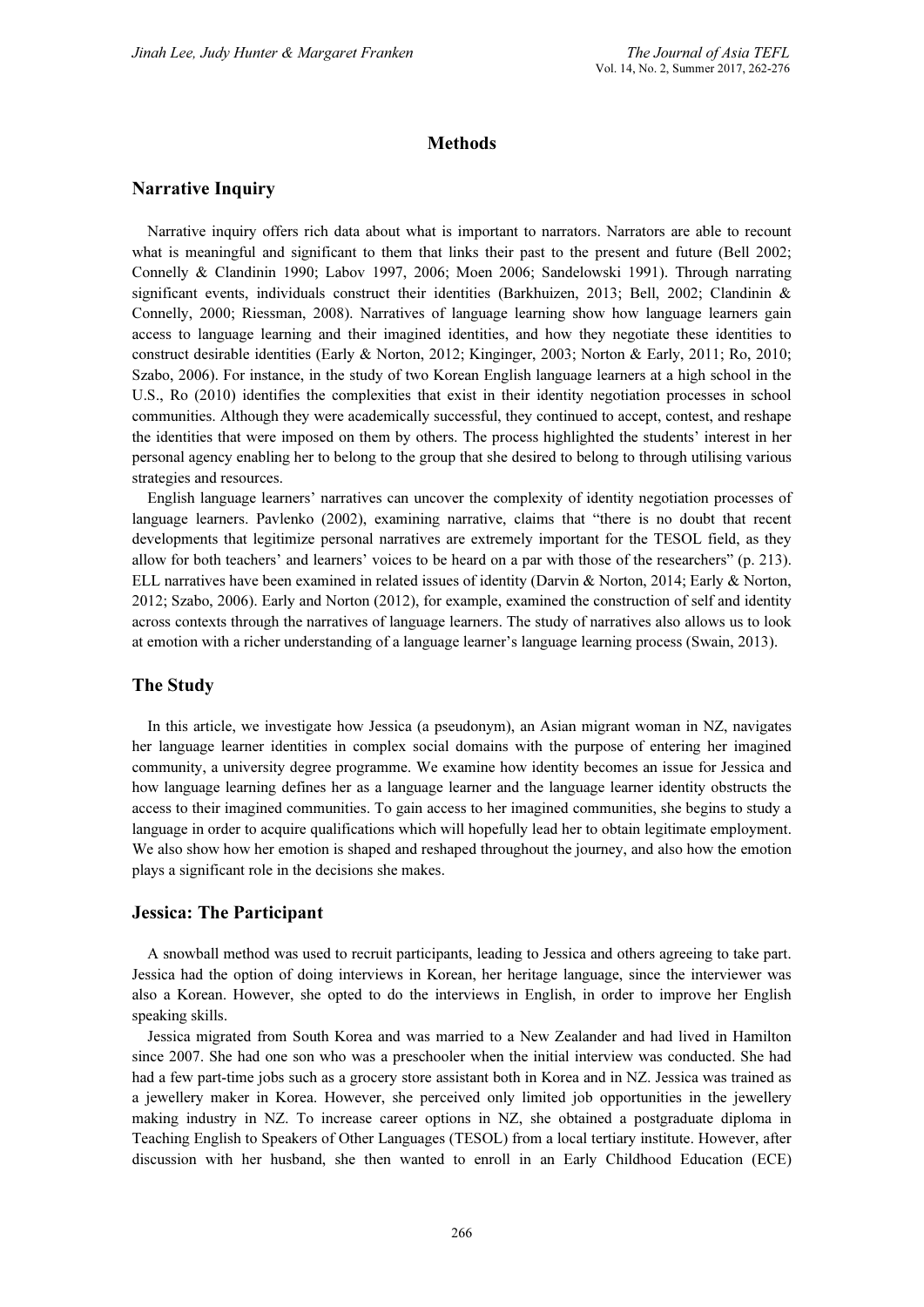programme at the same institute, before participating in the research.

### Research Method

The data was collected through iterative in-depth individual interviews over eleven months. It was analysed using thematic analysis (Braun & Clarke, 2006). Jessica was involved in the research from February to December 2013. There were eight individual in-depth interviews—one initial, six postrecount, and one reflective. Jessica recounted significant events related to her identities in NZ. In the research project, significant events refer to recent specific moments or experiences which include strong positive or negative emotions (Bennett & Detzner, 1997; László, 2008). The first seven interviews were conducted by the first author (referred to here as 'the researcher') roughly once a month, focusing on the significant events. The researcher then revisited and summarised the collected stories. During the last reflective interview, the researcher presented three summaries: one was Jessica's overall journey; another was about the communities that she belonged to; and the last was the most significant event in each interview. During the presentation of the researcher's interpretation, Jessica confirmed the validity of its content, further elaborated and sometimes corrected the significant events identified.

The section below shares observations of the data analysis and interpretation. Firstly, we document the significant events that Jessica recalled and confirmed. Secondly, we describe themes that arose within and across Jessica's interviews that relate to her emerging and changing identities and her sense of self as an English language learner.

#### Findings and Discussion

#### Significant Events

 The stories that Jessica shared during the research period focused on her desire to enrol in a degree programme which would lead her to develop a legitimate career in her new home, New Zealand. The researcher presented this interpretation to Jessica during the last reflective interview, and she confirmed and modified the researcher's understanding of what was the most significant event of each interview session in relation to her identity trajectories. As seen in the table below, there are five significant events that relate to her efforts to enter higher education.

TABLE 1

| Significant Events Recounted by Jessica |                                                                                              |                                             |
|-----------------------------------------|----------------------------------------------------------------------------------------------|---------------------------------------------|
| Interviews                              | Significant Event                                                                            | Background                                  |
| First                                   | Rejected and referred to a lower level foundation course Early Childhood Education programme |                                             |
|                                         | than her previous qualification                                                              | application                                 |
|                                         | Second Given no reasonable answers to her placement                                          | Conversation with administration staff      |
| Third                                   | Feeling undermined and mistreated by a tutor                                                 | Interaction with a tutor in a writing class |
|                                         |                                                                                              |                                             |

Sixth Accepted to a degree programme at University Application to a degree programme

Significant event recalled in the first interview session involved a feeling of rejection on account of the fact that she was a language learner. Jessica reported that her application to an Early Childhood Education (ECE) programme was rejected, and she was instead asked to do a Foundation Studies course even though she successfully completed a higher level course than the Foundation Studies at the same institute prior to the application. Jessica's emotional response to the rejection was recounted during the second interview. Not understanding her placement in the course, she reported great frustration when she sought information about her placement. She recounted that the staff did not provide reasonable answers in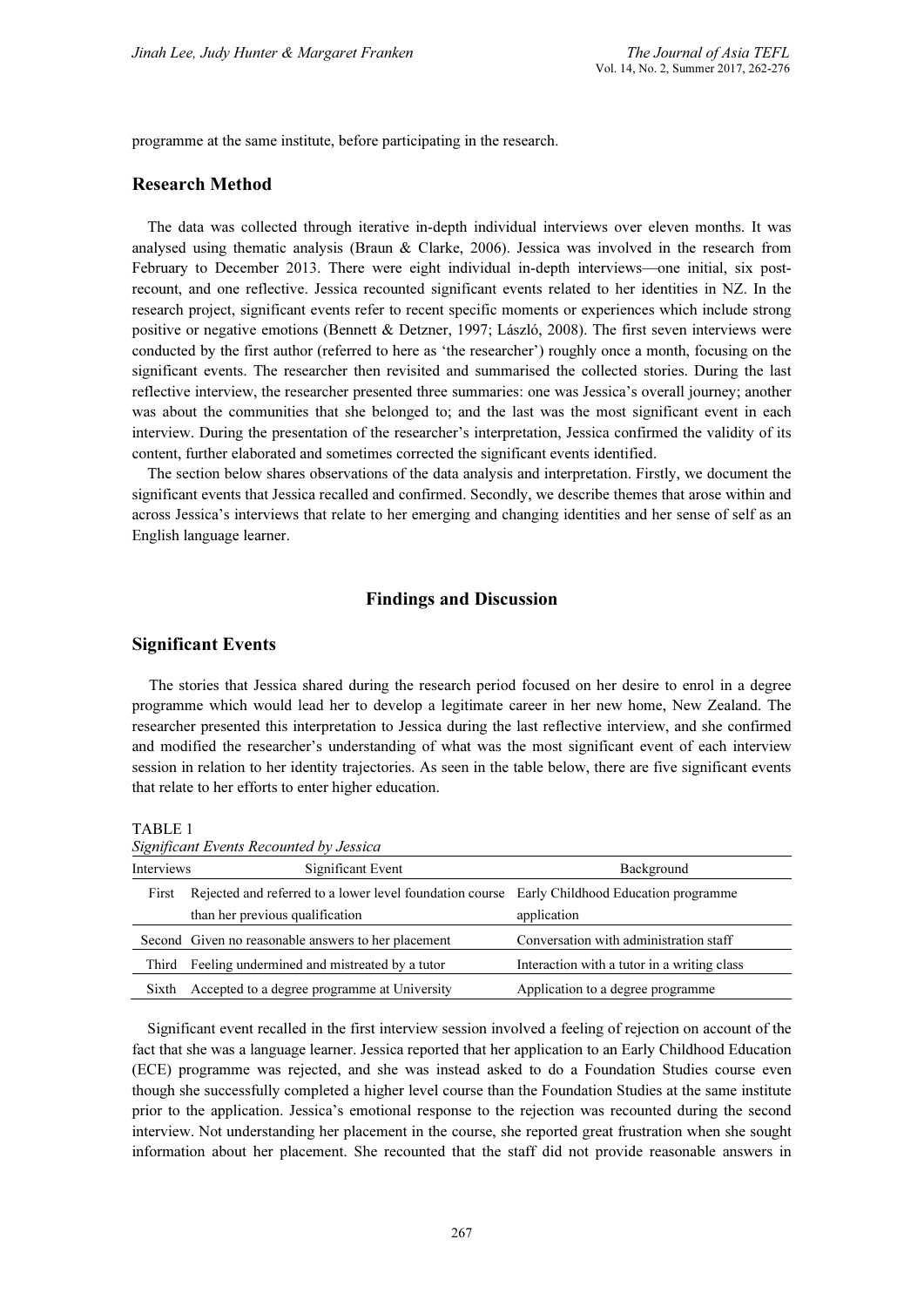response to her questions. Her negative emotion continued. She reported that she nevertheless decided to finish the course, not only because she thought it might lead her to an ECE programme, but also because she was relying on social support (governmental allowance for students) to support herself and her family.

In a writing class of the Foundation Studies, Jessica perceived that her voice was silenced and disregarded by her tutor. She was not happy with the course and felt she did not benefit from it. Her emotion took a clear turn during the seventh interview. Jessica reported a story of her husband seeing her as a confident English user. When he realised that the researcher was a Korean, he complimented Jessica on her efforts to learn English and her fluency when doing research interviews in English. During the sixth interview, she reported that she had been accepted into a degree programme at a university. She was excited to begin her new journey as a university student.

Central to Jessica's eleven-month narrative was her driving desire to enter a legitimate programme that would provide her with a future career. She reported this as below.

If you don't have that kind of thing [a qualification; here, she meant a degree], you will have to be stuck in certain jobs. And then if you get minimum wage, you can't survive with one job. (Interview 8)

Obtaining a legitimate qualification began for Jessica with learning English. However, learning English in a formal institution was not easy for her. After Jessica migrated to NZ, she had wanted to study in a tertiary institution. However, she became a mother and the priority became child-rearing. Instead of enrolling in a tertiary language course, she used a free language course offered at a community centre. At the same time, she started to speak English to her son at home at the cost of her son having an opportunity to learn Korean—his heritage language. Her statement in the seventh interview revealed the complexity of the problem of learning English as a mother.

I don't teach Korean to my son because if I speak Korean to my son when I go back to school, I can't [won't be able to] speak English. . . . And I don't think I am really good at [learning] languages. I work hard to get it, but I am not talented [enough] to learn a new language. I can speak this [well] much because I work hard. When I speak Korean to my son, I may not speak English properly at school. . . . But people [in the Korean community] worry about "Aren't you teaching him Korean?" . . . "You have to teach him otherwise he can't [won't be able to] speak Korean.". . . That is true. If I am [was] talented, I wouldn't worry about it. (Interview 7)

Jessica settled in a not good at learning language identity to justify her decision about communicating with her son in English rather than Korean. It could be interpreted that home provided a place for Jessica to profile herself with a confident language learner identity. She felt able to create a successful identity as a learner through her home-based actions.

As seen in the excerpt above, she had tried to be a *good* language user. She obtained a graduate diploma in TESOL with merit. However, she could not gain entry into the ECE programme because she failed to produce appropriate documented evidence of her English language competency. This was the moment when she commenced her participation in the current research project. The themes that emerged from the significant events are presented below.

# English Language Learner Identity

As seen in the section above, Jessica indicated that she finished a graduate diploma in TESOL, which was NZ academic Level 7. She hoped to enroll in an ECE programme at the same institute to secure her career for the future. However, she was referred to a Level 4 (Foundations) course without any indication that there would be future acceptance into the ECE programme. The process can be interpreted that Jessica perceived that the Level 7 course could help access the ECE programme while the institutional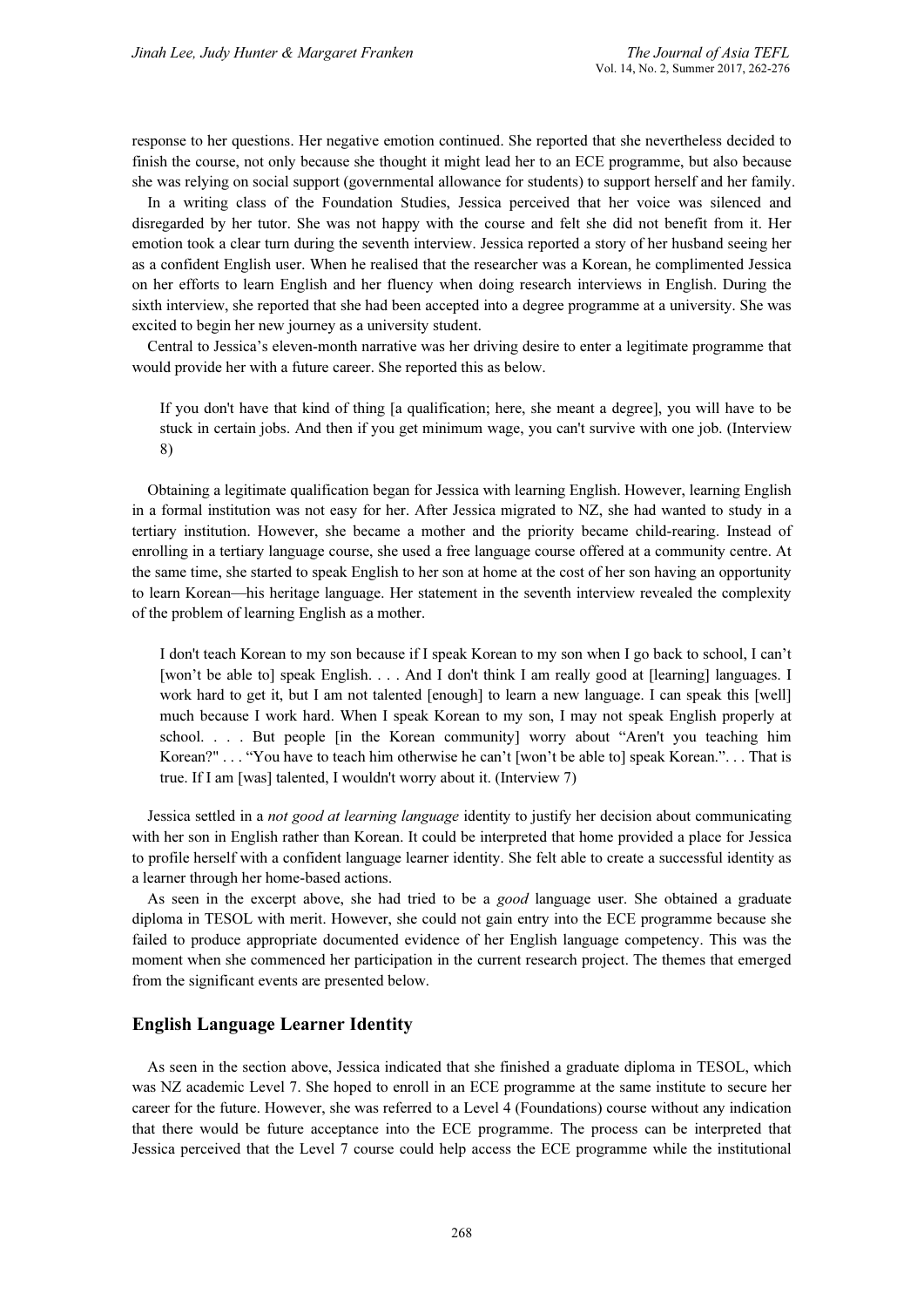application process did not acknowledge the qualification as a legitimate measure of her academic skills. Jessica assumed that she was acceptably proficient because she had received a pass mark in the higher level course. Her experience illustrates the identities ascribed by reified gatekeeping not only ascribes identities but also can be internalised by migrants themselves. Being referred to a Level 4 Foundation Studies, Jessica saw herself as having been relegated to being an unsuccessful language learner.

Even though she thought ECE might be a good option, she resisted pursuing it due to the perceived lack of possibilities and also the despair and distress she felt during this process. This can be interpreted that the emotional response to the rejection mediated her decision making. The second interviews with Jessica highlighted the frustration and emotional distress she felt during the process as seen below.

They referred me to the level 4 course . . . just saying "you are not accepted" because of the literacy test, because of the writing. Then I understand. If they don't like my writing, just tell me. "You need IELTS (International English Language Testing System)", or just simply saying "You are not accepted". Don't send me somewhere which I don't need . . . . They don't seem to believe that I can do an ECE course . . . . I have no other option [but to] finish the level 4 course. (Interview 2)

She reported that she felt like an unsuccessful language learner as seen in her statement, "They said that my English is not good enough." and "They don't seem to believe I can do an ECE course." At the sixth interview, she recounted a story about waiting for the result of her application to enter a University programme. She said, "I felt like 'Am I that bad?' I didn't have self-esteem. 'What should I do?' So bad, so stressful." (Interview 6). Such statements added by Jessica when narrating her experience suggest that language learner identities were assigned and imposed in both social interactions and higher education application processes.

As seen in Jessica's story, her language learner identity is reified by the programme application process. Such work of reification confirms the argument of Wenger (1999) that reification indeed is part of meaning making. Even though Jessica finished the level 7 course, she was a language learner who needed to show a legitimate test score. The requirement serves here as a gatekeeping tool put in place for those who use English as an additional language.

From Jessica's narratives, we saw that the organisation she wished to join, the standardised testing regime, and other people in her context assigned her a reductionist identity, that of only a language learner, which she then internalised as unsuccessful as well. The label influenced how she viewed herself which led to negative feelings about herself and the educational setting, in line with the literature on emotion in applied linguistics (Imai, 2010; Miyahara, 2015, Swain, 2013) that emotion is situational and socially constructed. The process upset her and she stopped pursuing her imagined identity as an ECE teacher. The emotion was a strong mediator of her identity negotiation process.

After the initial disapproval, disappointment and frustration, Jessica accepted the fact that she did not do well on the literacy and numeracy test that was part of her enrolment process in the ECE programme. She said "I am not good at exam[s], and I am not good at writing in limited time. I wasn't good" (Interview 2). It could be interpreted that the writing test failure was not directly related to her lack of English proficiency. She contested her placement—and her assigned unsuccessful English language learner identity. This is the second theme and is discussed below.

### Contesting Imposed and Assigned Identity

At first, Jessica could not believe the placement she had been assigned. She had been quite confident before her placement because she had successfully finished a Level 7 course. She believed she was a successful language learner prior to the enrolment process to the ECE programme. She desperately tried to find reasonable answers to her unsuccessful application and her relegation to the Foundation Studies course. In this way, she started the process of contesting her assigned identity. She explained:

I talked to the manager of ECE, and the manager of the administration department. . . . So I went to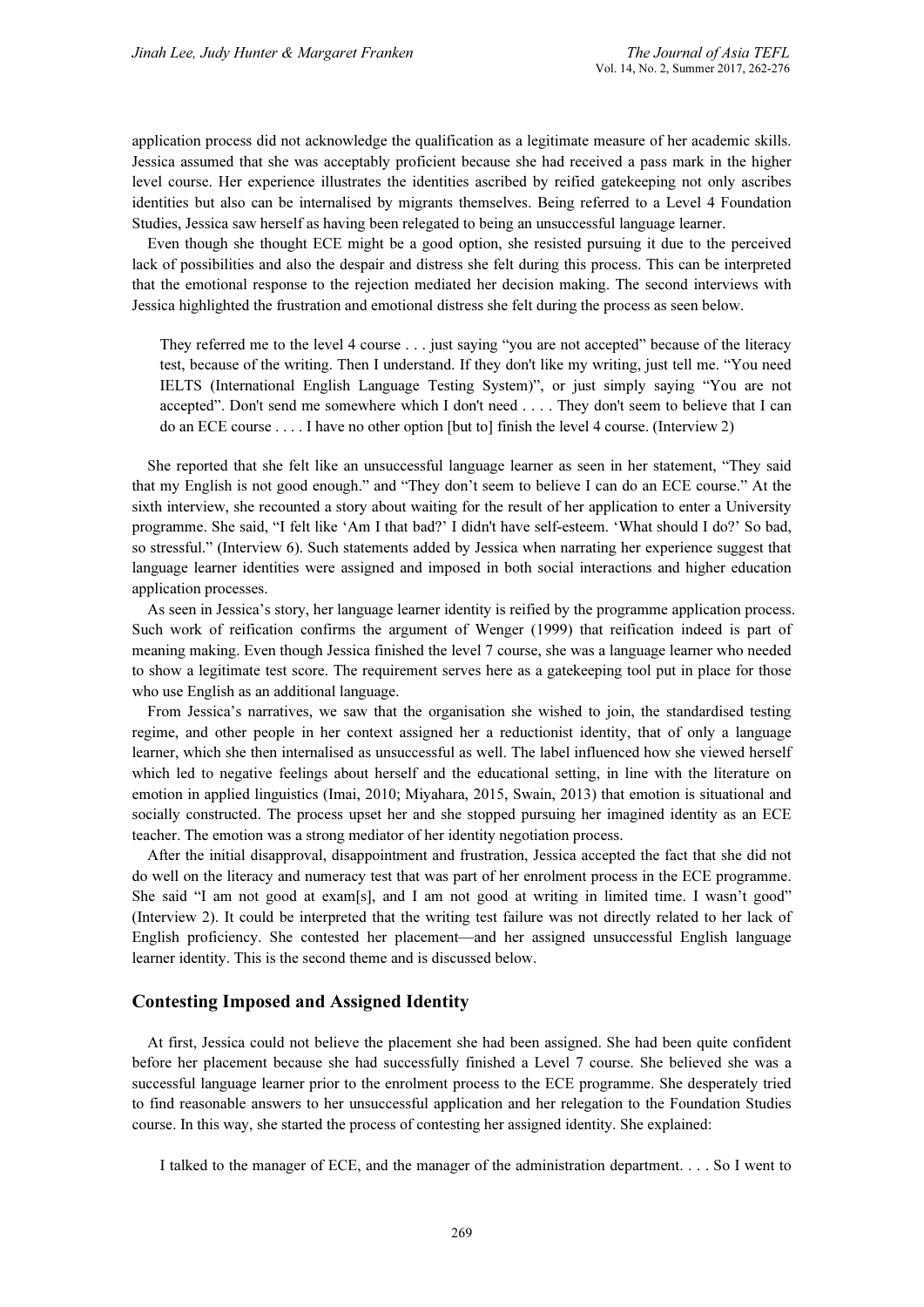them [TESOL tutors] and explained to them. They were trying to find out what happened. . . . So I went to the office, they are saying excuse after excuse. . . . And I went to the office, but there was no one there to ask . . . . (Interview 2)

The above statements indicate that she could not get reasonable answers. Later, she found that, as a migrant using English as a second language, she was required to provide an English proficiency test score from the International English Language Testing System (IELTS). She reported the experience as frustrating and that she would not have gone through the application for the ECE programme—literacy and numeracy tests and series of interviews—had she known the procedure in advance. She was again relegated to an ELL identity.

She also contested her assigned language learner identity in other ways. In the Foundation studies class, she differentiated herself from her peers as seen in the statement, "I am not a secondary [school] student who tries to piss teachers off", and "I kind of have a feeling I am too old for this class" (Interview 4). Her view on what it meant to be a student seemed to be different from that of her peers, as she described: "Our team, it is kind of hopeless. . . . They don't concentrate" (Interview 3), and "Oh gosh! Everyone was texting, talking, and texting. It was really annoying." (Interview 4). These statements indicate that she challenged any perceived identity which associated her with those who should be in a Foundation studies course.

Further, Jessica criticised how the course was delivered—the structure and curriculum. As mentioned previously, she had a one-year learning experience in a tertiary course, a postgraduate diploma. She was well aware of what tertiary study involved. She felt that this experience was nothing new for her, as she revealed in her statement. "I am doing exactly the same thing but [it is] easier. Why do you have to learn a baby language when you already speak like an adult?" (Interview 2). For her, it seemed like a waste of time and money as she stated later at the second interview. Furthermore, she was not happy with the structure of the class as seen in the excerpt below:

One subject taught by two tutors. If they don't communicate [with] each other, then it doesn't work [very] well. Uh, this time, one tutor kept saying "You have to upload in Moodle. One tutor says "Don't" . . . every tutor requires a different style of APA . . . . I think, the teacher who marks our presentation should teach them all. Not this computer tutor teaches how to make slides and then the presentation tutor just marks the presentation. It is not efficient. (Interview 2)

The course structure did not make sense for Jessica. She was contesting the learning material and the structure of the course delivery. Her frustration was evident in her tone of voice and her comments. She accompanied her story-telling about the course curriculum and structure by showing her handbook and course material to the researcher. These stories can be interpreted as her ways of contesting the assigned identity as a less proficient language learner.

In response to her identity construction by others, Jessica negotiated the challenges in diverse contexts to contest and reconstruct the unsuccessful or less proficient language learner identities. Her journey is in line with many language learners' stories in the literature, like those of Norton (2000) and Kinginger (2003). Jessica's narratives about contesting her assigned identity highlight the work of agency in identity negotiation, which confirms Block's (2007) argument that personal agency relates to the complexity in one's identities. Jessica's story resonates in many migrant women language learners' narratives like Katrina in Norton (2000). The work of agency is linked to imagination. The desire to belong to the mainstream society, her imagined community, is a strong motivator for Jessica.

# Constructing a Successful English Language Learner Identity

While Jessica contested her Level 4 language learner identity as seen above, she also tried to develop a successful English language learner identity amongst other possible identities. There were stories of this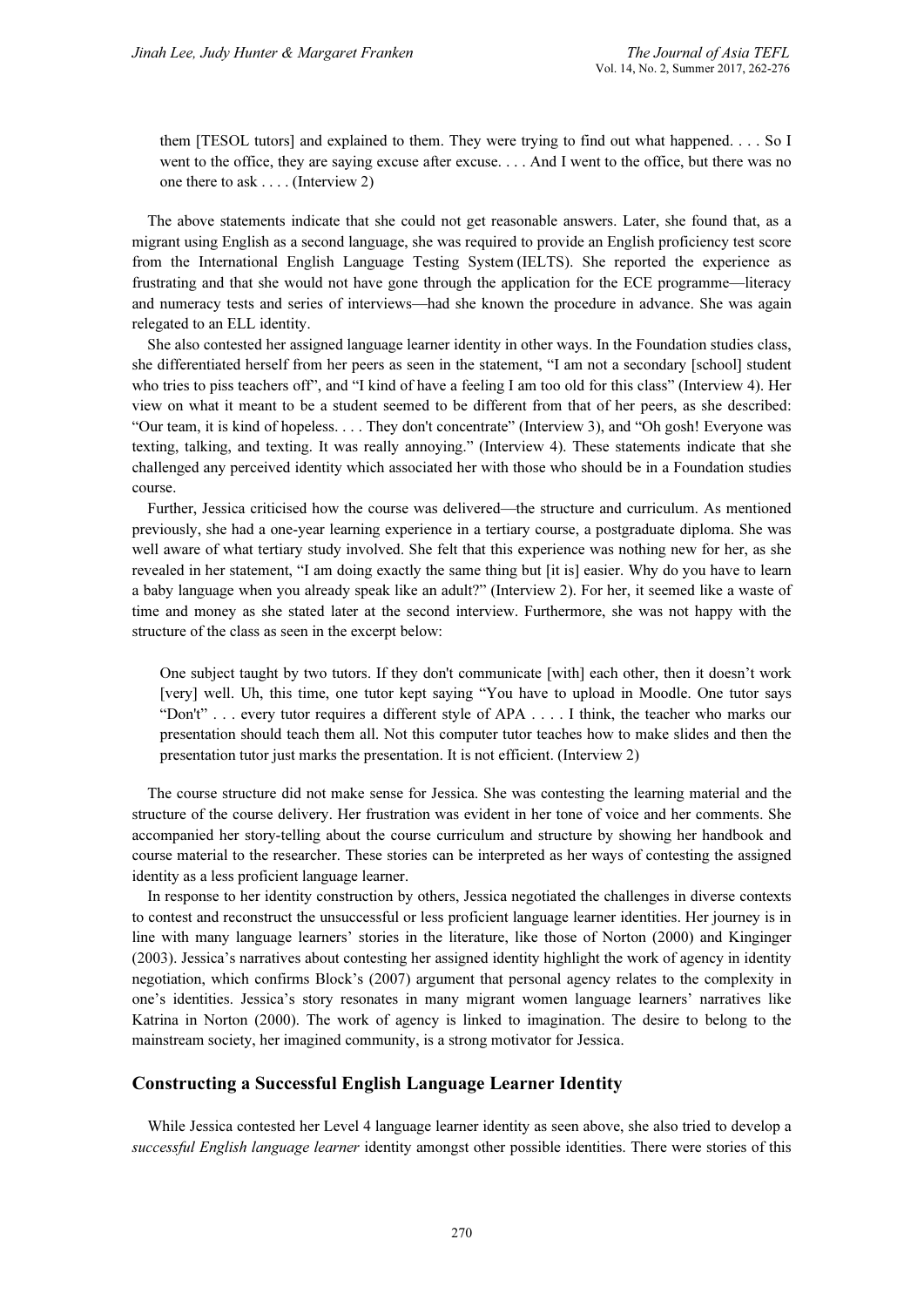endeavour. One was about an English-only policy at home (as illustrated in the section of significant events), where she made English the dominant language. She had one child, a son, and she understood that it also would be beneficial for him to learn Korean. However, she spoke only English to him to maintain and improve her own English proficiency. The following excerpt illustrates this strategy:

Because, in NZ, I am studying, so I am struggling with English. If I speak Korean to him, then my English will be mixed up so I can't speak Korean to him so he can't learn Korean. (Interview 1)

The second story related to an interaction with her husband. After a couple of research interviews, when he realised the researcher was also a Korean, her husband said to her, "I thought you were going to speak Korean." She replied, "No, I am smart now" (Interview 7). She commented that she meant this in a playful manner. In saying this, she wanted to affirm her identity as someone who would not have any problem in an English only conversation.

The third story was about her acceptance into a university degree programme. While she was taking a Level 4 course, she also searched for an alternative degree programme. She was against doing the ECE programme after her unpleasant application experience. While she was taking the Level 4 Foundation Studies, she had investigated possible options for further study. She decided to apply to an Applied Linguistics programme, successfully. She then began her new journey as a university student in July with a renewed sense of identity as a successful language learner. While the power of these reified admission processes officially reassigned her as a successful language learner, she was yet to face the possibility of further negotiation toward legitimate membership in her newest academic community.

Entering Jessica's imagined community, a degree programme, is closely associated with positive emotion about her language learner identity. Unlike the negative emotion related to her limited language learner identity seen in the Section of English language learner identity, positive emotion was associated with the successful language learner identity construction. This shows how emotion includes "states, processes, and relationships" (Pavlenko, 2005, p. xii). As illustrated in Jessica's journey, the trajectory of emotion is associated with her identity trajectory: she started with learning the language, entering a degree programme and hoping for a career. The journey continued and was ongoing for Jessica for her increased possibilities to enter her imagined communities.

Imagination and emotion both highlight the psychological aspects—self—in social identity theory. In the process of the assigned identity contestation, it appeared that her sense of self developed and expanded, specifically in relation to the notion of legitimate membership of certain communities (such as her membership identity as a university student) developed and expanded. Jesscia's narratives illustrate not only the link between imagined identity construction and legitimate membership but the complexity in the process, as the concept of self is great part of social identity theory. The link between self and identity negotiation is also suggested in the literature on identity (Kawakami, 2009; Pailliotet, 1997; Ventegodt & Merrick, 2014). In particular, Sökefeld (1999) argues for the concept of self in the analysis of an individual's identity negotiation process. Thus, study of language learner identities needs in-depth exploration of such research.

# Implications and Conclusion

Jessica's journey towards entering a degree programme illustrates complex and dynamic processes of identity construction as an Asian migrant woman learning English. The journey illustrates the way the language learner identity is reified and the way emotion plays a significant part in the process. This study is limited in that a single case of a woman migrant language learner is explored. However, the narratives respond to the call for exploration of the complexity in the literature on language learner identity (Block, 2007, Ricento, 2005). At the same time, Jessica's journey stresses the aspect of self and emotion in the process. This points to the importance of emotional aspects of language learning―a focus called for in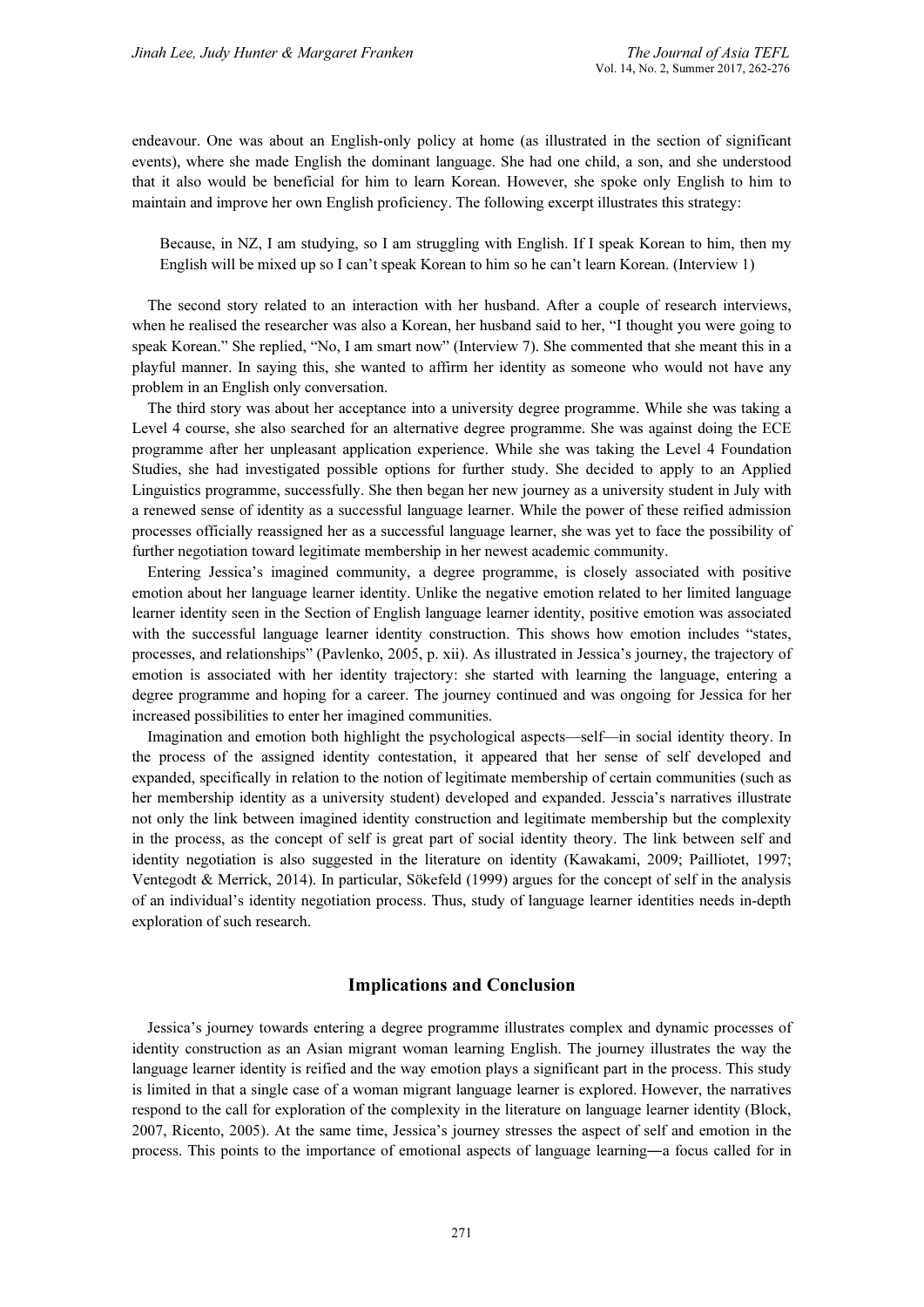recent literature (see for example, Bown & White, 2010; Imai, 2010; Miyahara, 2015; Swain, 2013).

Jessica's ongoing struggles to overcome diminished assigned identities illustrate the social and structural effects on the identity formation of language learners. Jessica's statements such as, "Why do you have to learn a baby language when you already speak like an adult?" (Interview 2) arguably confirm that adult language learners should be viewed as individuals with complex language learner identities, each of which has associated knowledge and skills that often remain unseen by others.

The emerging sense of self in Jessica's negotiation process suggests implications for adult English language teaching and learning. It reminds us to be mindful that adult language learners are also people who need to be heard and valued for who they are, with an identity construction that frames them as a valuable member who can contribute to the society. We have previously suggested the importance of story sharing for EAL students (Lee, Hunter, & Franken, 2014), but we here stress the fact that these stories should be personally significant, and personally authored - not authored or interpreted from a culturally representative perspective.

Practical implications for policy makers and language education providers can be drawn from Jessica's narratives. Firstly, the system of evaluating students' needs to be explored. As seen in the findings, the outcome of testing and the requirement of the IELTS score determined the ways Jessica was viewed. She was objectified by assessment as seen in the narrated story of the encounters with administration staff. In one sense, reductionist identities ascribed to ELLs are not new. However, the current proliferation of high stakes educational testing and measurement practices reifies these identities. People become not just language learners, but test scores. Re-educating management and academic staff is critical because clear and sympathetic communication could have helped her to construct positive attitudes towards the institute and the programme.

In relation to entrance screening, secondly, broadening entry requirements to tertiary education needs to be considered. It may be feasible to develop a system that uses interviews with prospective migrant ELL learners as a reliable source of assessment. As pointed out earlier, adult language learners have associated knowledge and skills which cannot be simply measured by tests like IELTS.

Thirdly, the support systems of tertiary education providers should be emphasised. As we have seen in Jessica's story, entering tertiary education is a step toward belonging and becoming a valuable member of society as a migrant. Tertiary education providers benefit from high enrolments of migrants and international students. Adequate and proactive pastoral and academic support for ELLs like academic writing courses, learning centres and more can increase their likelihood of success in achieving their imagined identities. While such facilities have been common in ELL programmes, recent sociopolitical developments have frequently led to their downsizing.

Lastly, more stories like Jessica's need to be studied and disseminated. Such stories can provide indepth understanding of the reality of people's lives. Policy makers and education providers can examine how their policies and programmes are received by students and migrants. A desirable outcome would be that mainstream society could see migrants as real people, albeit with challenges, who can overcome problems in creative ways.

# The Authors

Jinah Lee (corresponding author) has recently gained a Ph.D. at the Faculty of Education of the University of Waikato in New Zealand. Her thesis investigates the ways Asian migrant women learning English negotiate their identities. She is currently employed at the University of Waikato and is working on developing publication from her thesis.

Te Hononga School of Curriculum and Pedagogy Faculty of Education The University of Waikato Private Bag 3105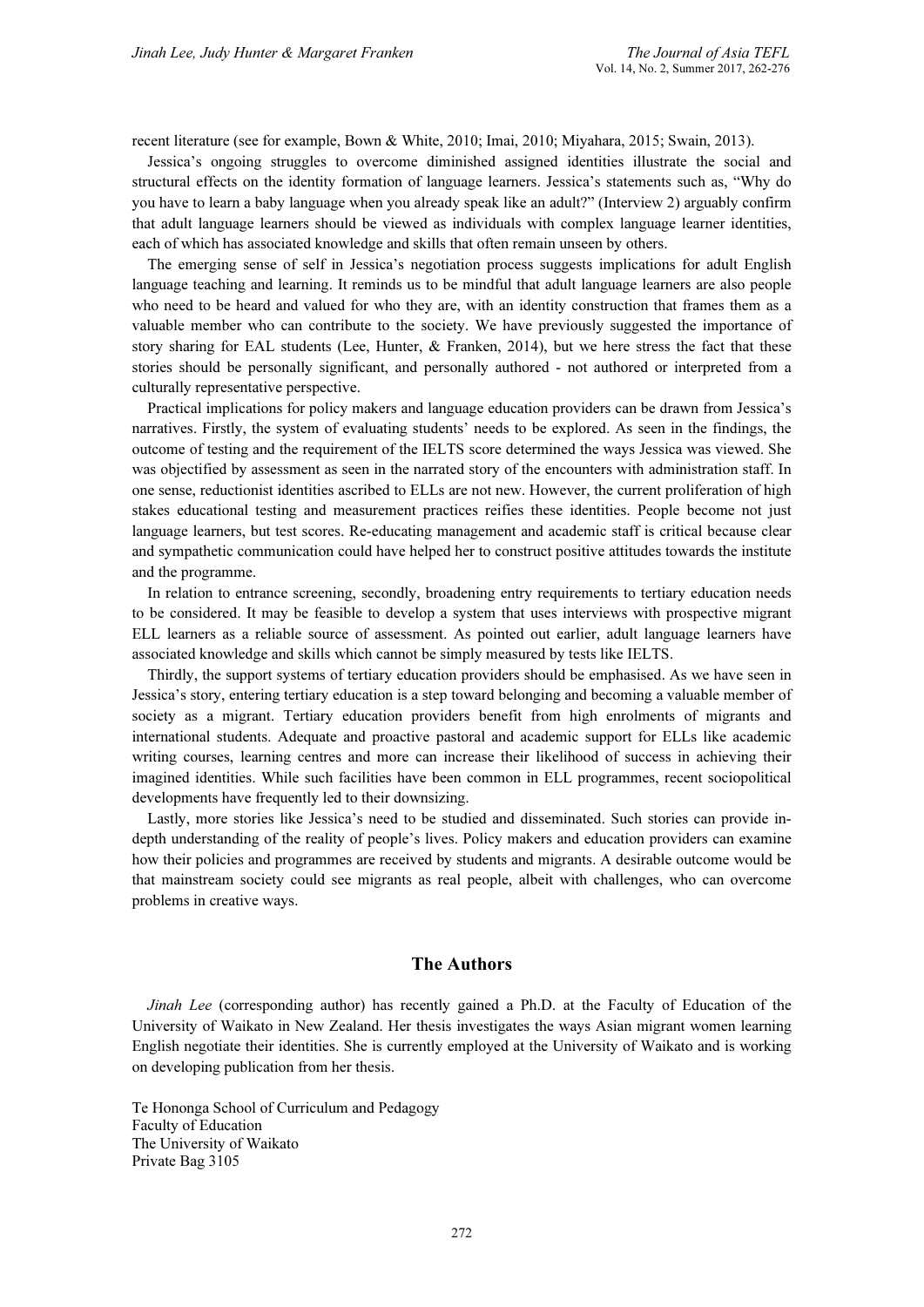Hamilton 3240, New Zealand Mobile: +64 21 1624753 Email: jinah.lee@waikato.ac.nz

Judy Hunter is a Senior Research Fellow at the Wilf Malcolm Institute of Educational Research, the University of Waikato. She supervises thesis students and has taught migrants, pre-service and in-service teachers in literacy and language education. Her research draws on ethnographic and other qualitative approaches to understand the ways that people in educational, workplace, and healthcare settings make sense of their world through language and literacy in use.

Wilf Malcolm Institute of Educational Research Faculty of Education The University of Waikato Private Bag 3105 Hamilton 3240, New Zealand Ph: +647 856 2889 ext. 7712 Email: judy.hunter@waikato.ac.nz

Margaret Franken has had a long-standing pedagogical and research interest in language and identity specifically with international postgraduate students, but also students in the school sector. She currently supervises a number of PhD students at the University of Waikato and continues to write across a range of areas in applied linguistics, and learning and teaching.

Faculty of Education The University of Waikato Private Bag 3105 Hamilton 3240, New Zealand Email: margaret.franken@waikato.ac.nz

# References

- Ahearn, L. M. (2001). Language and agency. Annual Review of Anthropology, 30, 109-137. doi:10.1146/annurev.anthro.30.1.109
- Anderson, B. (1983). Imagined communities: Reflections on the origin and spread of nationalism. London, England: Verso.
- Anderson, H. (1997). Conversation, language, and possibilities: A postmodern approach to therapy. New York, NY: Basic Books.
- Barkhuizen, G. (2013). Introduction: Narrative research in applied linguistics. In G. Barkhuizen (Ed.), Narrative research in applied linguistics (pp. 1-16). Cambridge, England: Cambridge University Press.
- Barkhuizen, G., & de Klerk, V. (2006). Imagined identities: Preimmigrants' narratives on language and identity. International Journal of Bilingualism, 10(3), 277-299. doi:10.1177/1367006906010 0030201
- Barnett, J., & Antenucci, R. (2006). Language learner identities and professional standards for TESOL practitioners. TESOL in Context, 2006, 129-146. Retrieved from http://hdl.handle.net/10500/7313
- Bell, J. S. (2002). Narrative inquiry: More than just telling stories. TESOL Quarterly, 36(2), 207-213. doi:10.2307/3588331
- Bennett, J., & Detzner, D. (1997). Loneliness in cultural context: A look at the life-history narratives of older Southeast Asian refugee women. In A. Lieblich & R. Josselson (Eds.), The narrative study of lives (Vol. 5, pp. 113-145). Thousand Oaks, CA: Sage.
- Block, D. (2007). The rise of identity in SLA research, post Firth and Wagner (1997). The Modern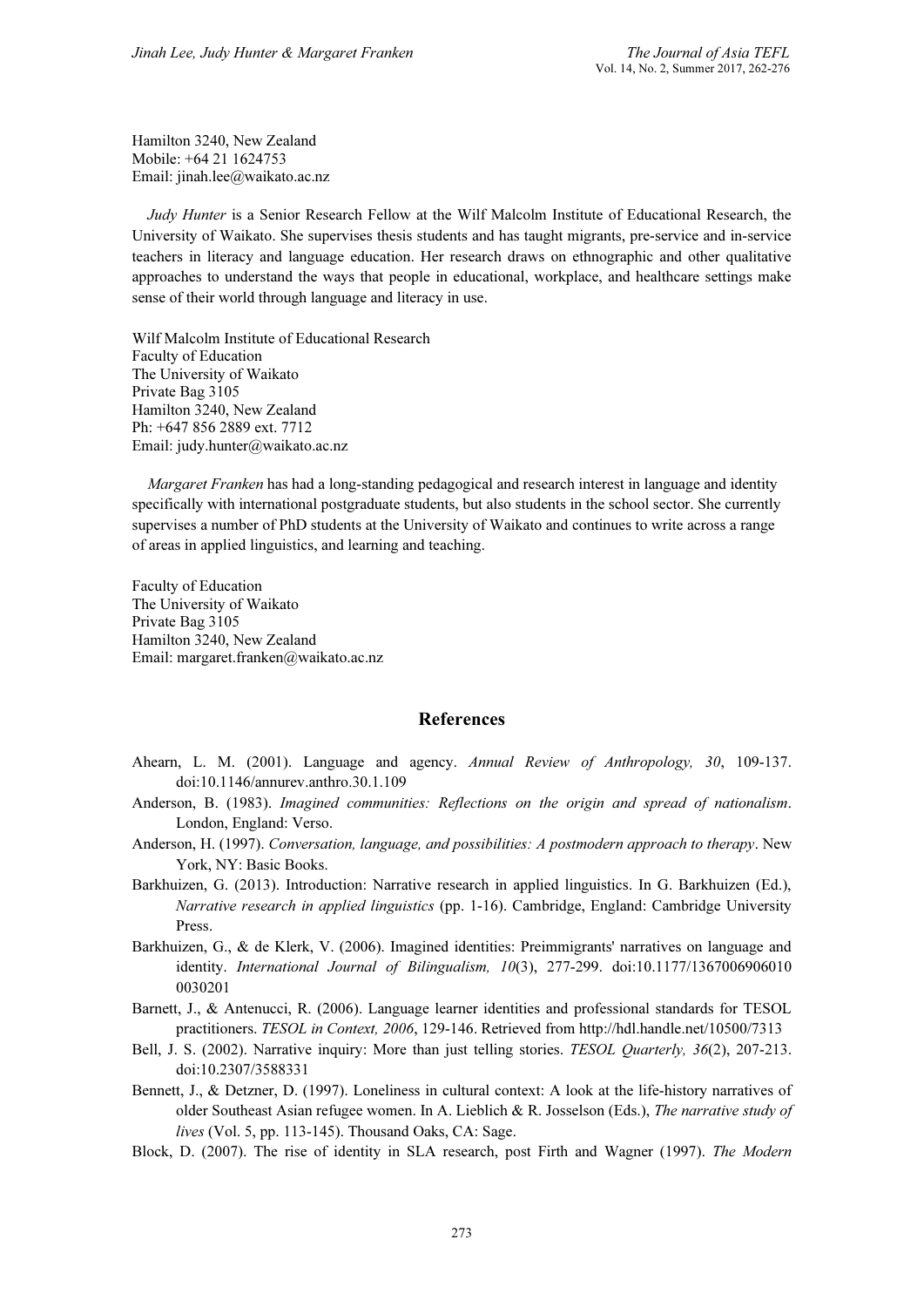Language Journal, 91(s1), 863-876. doi:10.1111/j.1540-4781.2007.00674.x

- Braun, V., & Clarke, V. (2006). Using thematic analysis in psychology. Qualitative Research in Psychology, 3, 77-101. doi:10.1191/1478088706qp063oa
- Bown, J., & White, C. J. (2010). Affect in a self-regulatory framework for language learning. System, 38(3), 432-443. doi: 10.1016/j.system.2010.03.016
- Butorac, D. (2011). Imagined identity, remembered self: Settlement language learning and the negotiation of gendered subjectivity (Unpublished doctoral dissertation). Macquarie University, Sydney, Australia. Retrieved from http://www.languageonthemove.com/wpcontent/uploads/2012/03/DButorac\_PhD.pdf
- Castles, S., Miller, M. J., & Ammendola, G. (2005). The age of migration: International population movements in the modern world. New York, NY: The Guilford Press.
- Clandinin, D. J., & Connelly, F. M. (2000). Narrative inquiry: Experience and story in qualitative research. San Francisco, CA: Jossey-Bass.
- Connelly, F. M., & Clandinin, D. J. (1990). Stories of experience and narrative inquiry. Educational Researcher, 19(5), 2-14. doi:10.2307/1176100
- Darvin, R., & Norton, B. (2014). Social class, identity, and migrant students. Journal of Language Identity and Education, 13(2), 111-117. doi:10.1080/15348458.2014.901823
- Dörnyei, Z. (2005). The psychology of the language learner: Individual differences in second language acquisition. Mahwah, NJ: Lawrence Erlbaum.
- Dörnyei, Z. (2009). The L2 motivational self system. In Z. Dörnyei & E. Ushioda (Eds.), Motivation, language identity and the L2 self. Buffalo, NY: Multilingual Matters.
- Dörnyei, Z. (2010). Researching motivation: From integrativeness to the ideal L2 self. In S. Hunston & D. Oakey (Eds.), Introducing applied linguistics: Concepts and skills (pp. 74-83). Abingdon, OZ: Routledge.
- Dörnyei, Z., & Ushioda, E. (2009). Motivation, language identity and the L2 self. Buffalo, NY: Multilingual Matters.
- Early, M., & Norton, B. (2012). Language learner stories and imagined identities. Narrative Inquiry, 22(1), 194-201. doi:10.1075/ni.22.1.15ear
- Gee, J. P. (1990). Social linguistics and literacies: Ideology in discourses. London, England: Routledge.
- Hamberger, A. (2009). Immigrant integration: Acculturation and social integration. Journal of Identity and Migration Studies, 3(2), 2-21. Retrieved from http://jims.e-migration.ro
- Han, H. (2012). Being and becoming "a new immigrant" in Canada: How language matters, or not. Journal of Language, Identity, and Education, 11, 136-149. doi:10.1080/15348458.2012.667310
- Hunter, J. (2004). Working life and literacies in the Urban Hotel. In M. Belfiore, T. Defoe, S. Folinsbee, J. Hunter, & N. Jackson (Eds.), In-sites research group. Reading work: Literacies in the new workplace (pp. 101-150). Mahwah, NJ: Lawrence Erlbaum Associates.
- Imai, Y. (2010). Emotions in SLA: New insights from collaborative learning for an EFL classroom. The Modern Language Journal, 94(2), 278-292. doi:10.1111/j.1540-4781.2010.01021.x
- Kanno, Y., & Norton, B. (2003). Imagined communities and educational possibilities: Introduction. Journal of Language, Identity, and Education, 2(4), 241-249. doi:10.1207/S15327701JLIE0204\_1
- Kawakami, A. (2009). From an "internationalist woman" to "just another Asian immigrant": Transformation of Japanese women's self-image before and after permanent settlement in a western country. Journal of Identity and Migration Studies, 3(2), 22-39. Retrieved from http://www.jims.e-migration.ro
- Kazmierska, K. (2003). Migration experiences and changes of identity: The analysis of a narrative. Paper presented at the Forum Qualitative Sozialforschung, Berlin, Germany. Retrieved from http://nbnresolving.de/urn:nbn:de:0114-fqs0303215
- Kim, Y. (2011). Female cosmopolitanism? Media talk and identity of transnational Asian women. Communication Theory, 21(3), 279-298. doi:10.1111/j.1468-2885.2011.01387.x
- Kinginger, C. (2003). Alice doesn't live here anymore: Foreign language learning and identity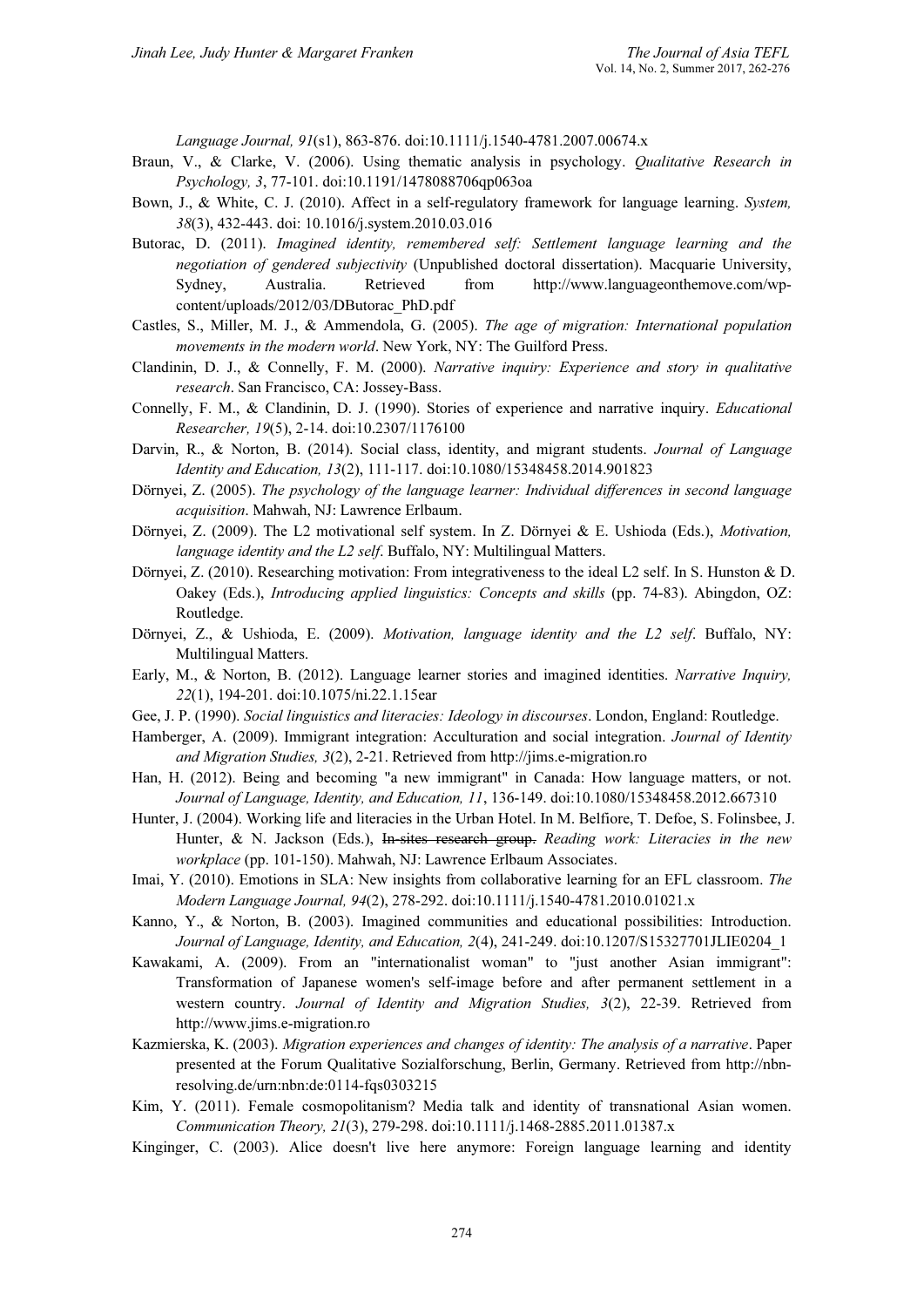reconstruction. In A. Pavlenko & A. Blackledge (Eds.), Negotiation of identity in multilingual contexts (pp. 219-242). Clevedon, England: Multilingual Matters.

- Labov, W. (1997). Some further steps in narrative analysis. Journal of Narrative and Life History, 7(1-4), 395-415. Retrieved from http://www.ling.upenn.edu/~wlabov/sfs.html
- Labov, W. (2006). Narrative pre-construction. Narrative Inquiry, 16(1), 37-45. doi:10.1075/ni.16.1.07lab
- László, J. (2008). Foundations of narrative psychology. In J. László (Ed.), The science of stories: An introduction to narrative psychology (pp. 7-28). London, England: Routledge.
- Lee, J., Hunter, J., & Franken, M. (2014). Story sharing in narrative research. Te Reo,56/57, 145-159. Retrieved from the state of the state of the state of the state of the state of the state of the state of the state of the state of the state of the state of the state of the state of the state of the state of the state of

http://search.informit.com.au.ezproxy.waikato.ac.nz/fullText;dn=674778551560186;res=IELHSS

- Miyahara, M. (2015). Emerging self-identities and emotion in foreign language learning: A narrativeoriented approach. Bristol, England: Multilingual Matters.
- Moen, T. (2006). Reflections on the narrative research approach. International Journal of Qualitative Methods, 5(4), 1-11. Retrieved from http://www.ualberta.ca/~iiqm/backissues/5\_4/pdf/moen.pdf
- Norton, B. (2000). Identity and language learning: Gender, ethnicity and educational change. Harlow, England: Longman.
- Norton, B., & Early, M. (2011). Researcher identity, narrative inquiry, and language teaching research. TESOL Quarterly, 45(3), 415-439. doi:10.5054/tq.2011.261161
- Norton, B., & Kamal, F. (2003). The imagined communities of English language learners in a Pakistani school. Journal of Language, Identity, and Education, 2(4), 301-317. doi:10.1207/S15327701JLIE0204\_5
- Pailliotet, A. W. (1997). "I'm really quiet": A case study of an Asian, language minority preservice teacher's experiences. Teaching and Teacher Education, 13(7), 675-690.
- Pavlenko, A. (2002). Narrative study: Whose story is it, anyway? TESOL Quarterly, 36(2), 213-218. doi:10.2307/3588332
- Pavlenko, A. (2005). Emotions and multilingualism. New York, NY: Cambridge University Press.
- Pavlenko, A., & Norton, B. (2007). Imagined communities, identity, and English language learning. In J. Cummins & C. Davison (Eds.), International handbook of English language teaching (pp. 669- 680). Boston, MA: Springer.
- Pio, E. (2005). Knotted strands: Working lives of Indian women migrants in New Zealand. Human Relations, 58(10), 1177-1299. doi:10.1177/0018726705059858
- Ricento, T. (2005). Considerations of identity in L2 learning. In E. Hinkel (Ed.), Handbook of research on second language teaching and learning (pp. 895-911). Mahwah, NJ: Lawrence Erlbaum Associates.
- Riessman, C. K. (2008). Narrative methods for the human sciences. Los Angeles, CA: Sage.
- Ro, J. M. (2010). Identities of young Korean English language learners at school: Imposed or achieved? Reading Matrix: An international Online Journal, 10(1), 1-14. Retrieved from http://www.readingmatrix.com
- Sandelowski, M. (1991). Telling stories: Narrative approaches in qualitative research. Journal of Nursing Scholarship, 23(3), 161-166. doi:10.1111/j.1547-5069.1991.tb00662.x
- Sökefeld, M. (1999). Debating self, identity, and culture in anthropology. Current Anthropology, 40(4), 417-448. doi:10.1086/200042
- Statistics New Zealand. (2015a). Key facts [Data file, National Ethnic Population Projections: 2013(base)–2038]. Retrieved from http://www.stats.govt.nz/
- Statistics New Zealand. (2015b). Major ethnic groups in New Zealand [Data file, 2013 Census-Major ethnic groups in New Zealand]. Retrieved from http://www.stats.govt.nz/
- Swain, M. (2013). The inseparability of cognition and emotion in second language learning. *Language* Teaching, 46(02), 195-207. doi:10.1017/S0261444811000486
- Szabo, M. (2006). "I meant to say that": How adult language learners construct positive identities through nonstandard language use. TESL Canada Journal/Revue Tesl Du Canada, 24(1), 21-39.